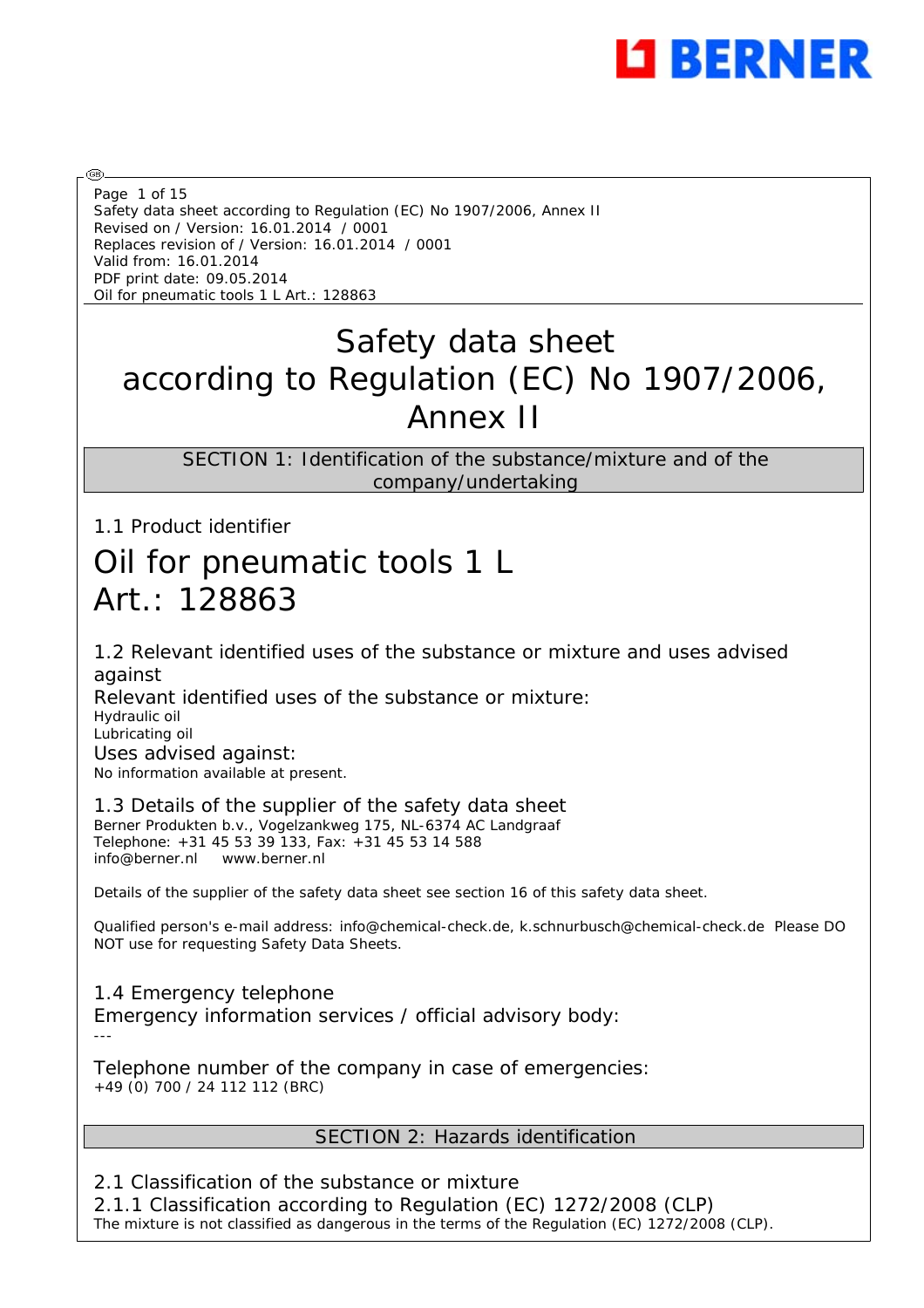

Safety data sheet according to Regulation (EC) No 1907/2006, Annex II Revised on / Version: 16.01.2014 / 0001 Replaces revision of / Version: 16.01.2014 / 0001 Valid from: 16.01.2014 PDF print date: 09.05.2014 Oil for pneumatic tools 1 L Art.: 128863 Page 2 of 15

## 2.1.2 Classification according to Directives 67/548/EEC and 1999/45/EC (including amendments)

The mixture is not classified as dangerous in the terms of the directive 1999/45/EC.

2.2 Label elements

2.2.1 Labeling according to Regulation (EC) 1272/2008 (CLP) Not applicable

## 2.3 Other hazards

The mixture does not contain any vPvB substance (vPvB = very persistent, very bioaccumulative) or is not included under XIII of the regulation (EC) 1907/2006.

The mixture does not contain any PBT substance (PBT = persistent, bioaccumulative, toxic) or is not included under XIII of the regulation (EC) 1907/2006.

Product can compose a film on the water surface, which can prevent oxygen exchange.

Hazardous to drinking water, on escape of even small quantities.

## SECTION 3: Composition/information on ingredients

## 3.1 Substance

n.a.

@

| 3.2 Mixture                                        |         |
|----------------------------------------------------|---------|
| $- -$                                              |         |
| <b>Registration number (REACH)</b>                 | $- -$   |
| Index                                              |         |
| EINECS, ELINCS, NLP                                | -       |
| <b>CAS</b>                                         |         |
| content%                                           |         |
| Classification according to Directive 67/548/EEC   | $- - -$ |
| <b>Classification according to Regulation (EC)</b> | ---     |
| 1272/2008 (CLP)                                    |         |

## SECTION 4: First aid measures

# 4.1 Description of first aid measures

## Inhalation

Remove person from danger area.

Supply person with fresh air and consult doctor according to symptoms.

#### Skin contact

Remove polluted, soaked clothing immediately, wash thoroughly with plenty of water and soap, in case of irritation of the skin (flare), consult a doctor. Unsuitable cleaning product:

Solvent

**Thinners** 

#### Eye contact

Remove contact lenses.

Wash thoroughly for several minutes using copious water. Seek medical help if necessary.

Ingestion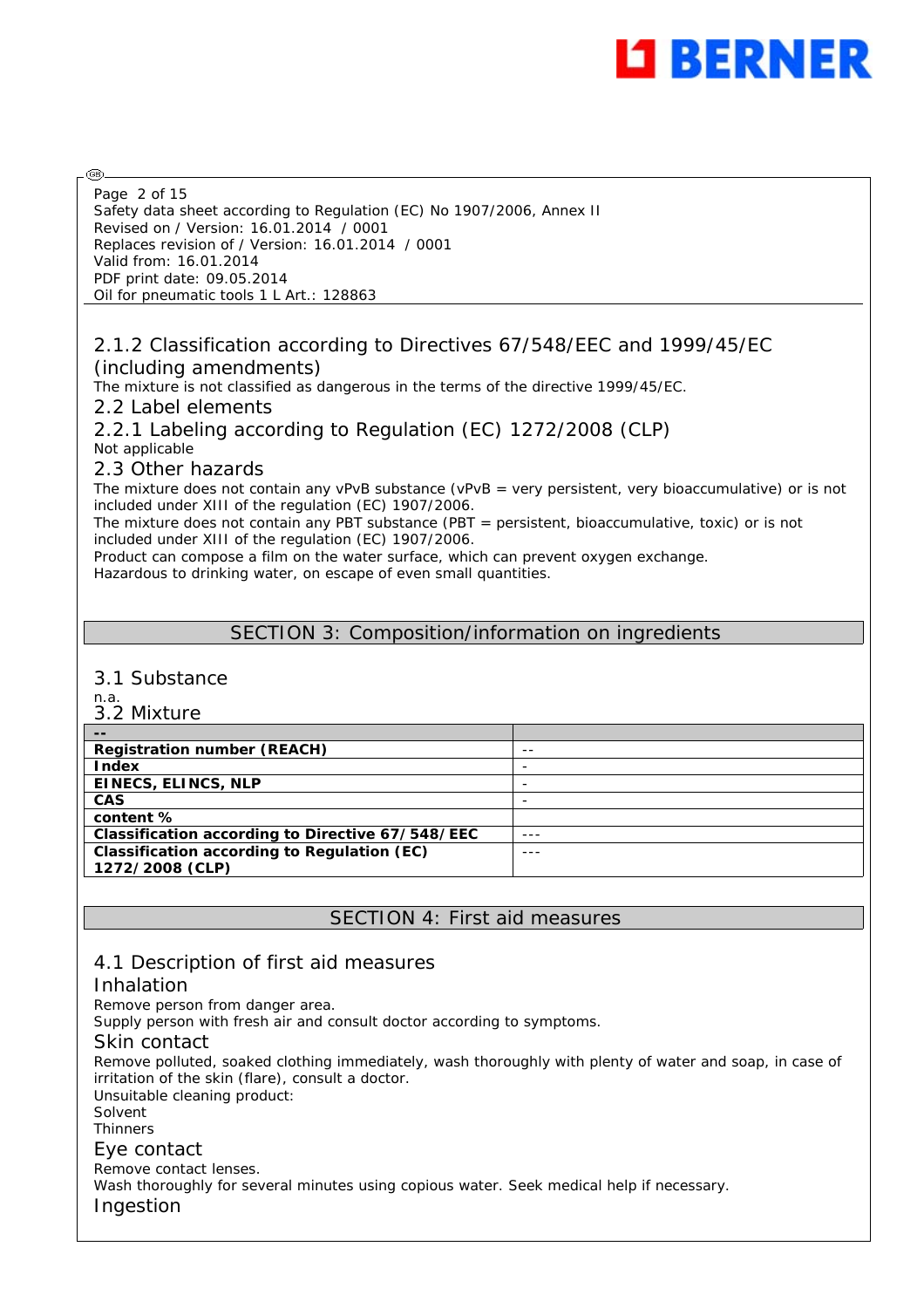

Safety data sheet according to Regulation (EC) No 1907/2006, Annex II Revised on / Version: 16.01.2014 / 0001 Replaces revision of / Version: 16.01.2014 / 0001 Valid from: 16.01.2014 PDF print date: 09.05.2014 Oil for pneumatic tools 1 L Art.: 128863 Page 3 of 15

Rinse the mouth thoroughly with water.

@

Do not induce vomiting. Consult doctor immediately.

4.2 Most important symptoms and effects, both acute and delayed

If applicable delayed symptoms and effects can be found in section 11 and the absorption route in section 4.1.

The following may occur: Irritation of the eyes With long-term contact: Drying of the skin. Dermatitis (skin inflammation) Oil acne On vapour formation: Irritation of the respiratory tract Ingestion: Gastrointestinal disturbances Nausea Vomiting In certain cases, the symptoms of poisoning may only appear after an extended period / after several hours.

4.3 Indication of any immediate medical attention and special treatment needed n.c.

# SECTION 5: Firefighting measures

5.1 Extinguishing media Suitable extinguishing media CO<sub>2</sub> Extinction powder Sand Unsuitable extinguishing media Water 5.2 Special hazards arising from the substance or mixture In case of fire the following can develop: Oxides of carbon Oxides of nitrogen Oxides of phosphorus Toxic pyrolysis products. Flammable vapour/air mixtures 5.3 Advice for firefighters In case of fire and/or explosion do not breathe fumes. Protective respirator with independent air supply. According to size of fire Full protection, if necessary Cool container at risk with water. Dispose of contaminated extinction water according to official regulations.

# SECTION 6: Accidental release measures

6.1 Personal precautions, protective equipment and emergency procedures Ensure sufficient supply of air.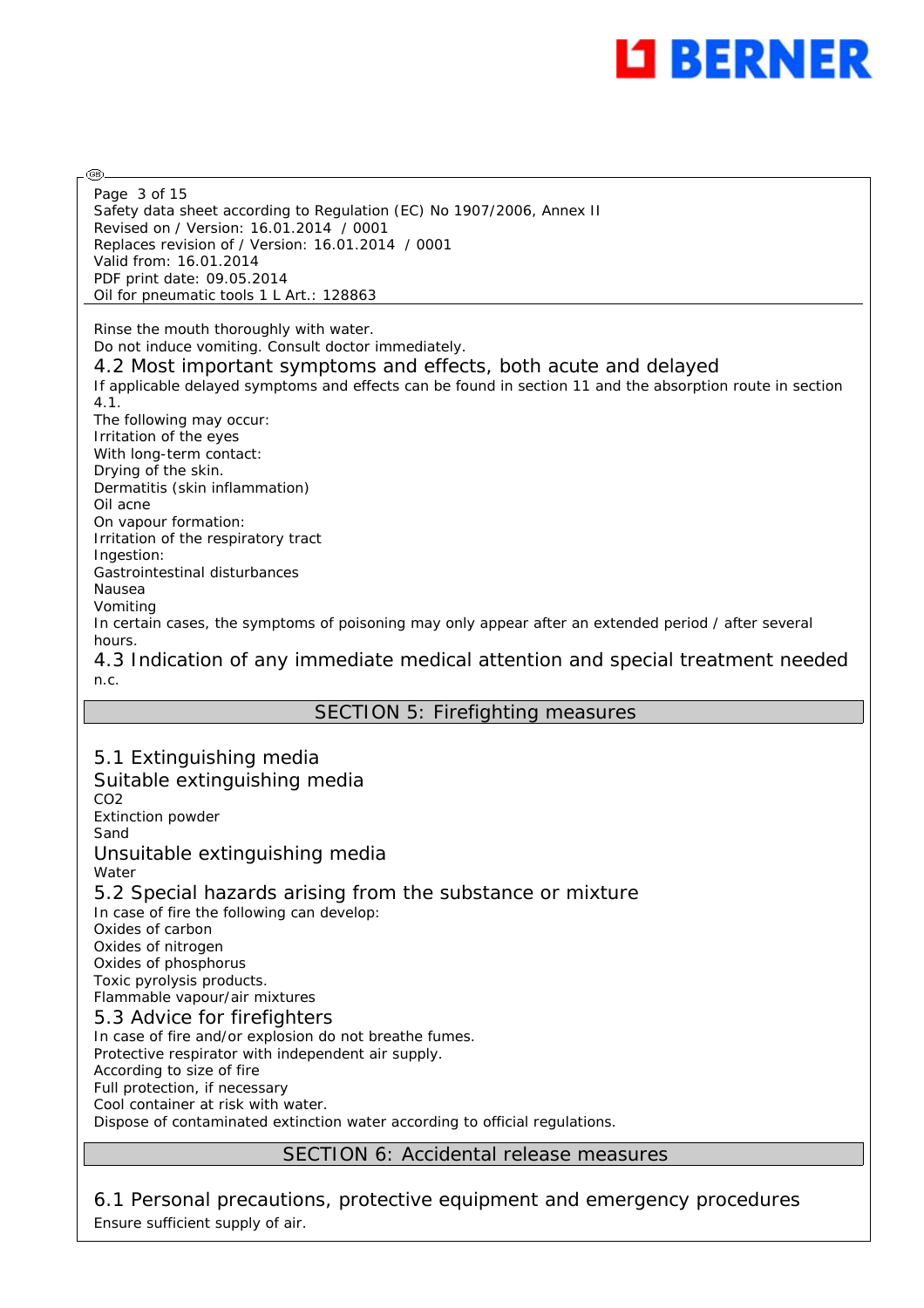

Safety data sheet according to Regulation (EC) No 1907/2006, Annex II Revised on / Version: 16.01.2014 / 0001 Replaces revision of / Version: 16.01.2014 / 0001 Valid from: 16.01.2014 PDF print date: 09.05.2014 Oil for pneumatic tools 1 L Art.: 128863 Page 4 of 15

Avoid formation of oil mist. Avoid contact with eyes or skin. If applicable, caution - risk of slipping

## 6.2 Environmental precautions

If leakage occurs, dam up.

Resolve leaks if this possible without risk.

Prevent from entering drainage system.

Prevent surface and ground-water infiltration, as well as ground penetration.

If accidental entry into drainage system occurs, inform responsible authorities.

6.3 Methods and material for containment and cleaning up

Soak up with absorbent material (e.g. universal binding agent, sand, diatomaceous earth, sawdust) and dispose of according to Section 13.

Oil binder

@

Do not wash away with water or watery cleaning agents.

#### 6.4 Reference to other sections

For personal protective equipment see Section 8 and for disposal instructions see Section 13.

## SECTION 7: Handling and storage

In addition to information given in this section, relevant information can also be found in section 8 and 6.1.

#### 7.1 Precautions for safe handling

#### 7.1.1 General recommendations

Avoid formation of oil mist.

Ensure good ventilation.

Keep away from sources of ignition - Do not smoke.

Do not heat to temperatures close to flash point.

Avoid contact with eyes.

Avoid long lasting or intensive contact with skin.

Do not carry cleaning cloths soaked in product in trouser pockets.

Eating, drinking, smoking, as well as food-storage, is prohibited in work-room.

Observe directions on label and instructions for use.

#### 7.1.2 Notes on general hygiene measures at the workplace

General hygiene measures for the handling of chemicals are applicable.

Wash hands before breaks and at end of work.

Keep away from food, drink and animal feedingstuffs.

Remove contaminated clothing and protective equipment before entering areas in which food is consumed. 7.2 Conditions for safe storage, including any incompatibilities

Not to be stored in gangways or stair wells.

Store product closed and only in original packing.

Use resistant floors, if necessary designed as collection pan.

Protect against moisture and store closed.

Protect from direct sunlight and warming.

#### 7.3 Specific end use(s)

No information available at present.

## SECTION 8: Exposure controls/personal protection

# 8.1 Control parameters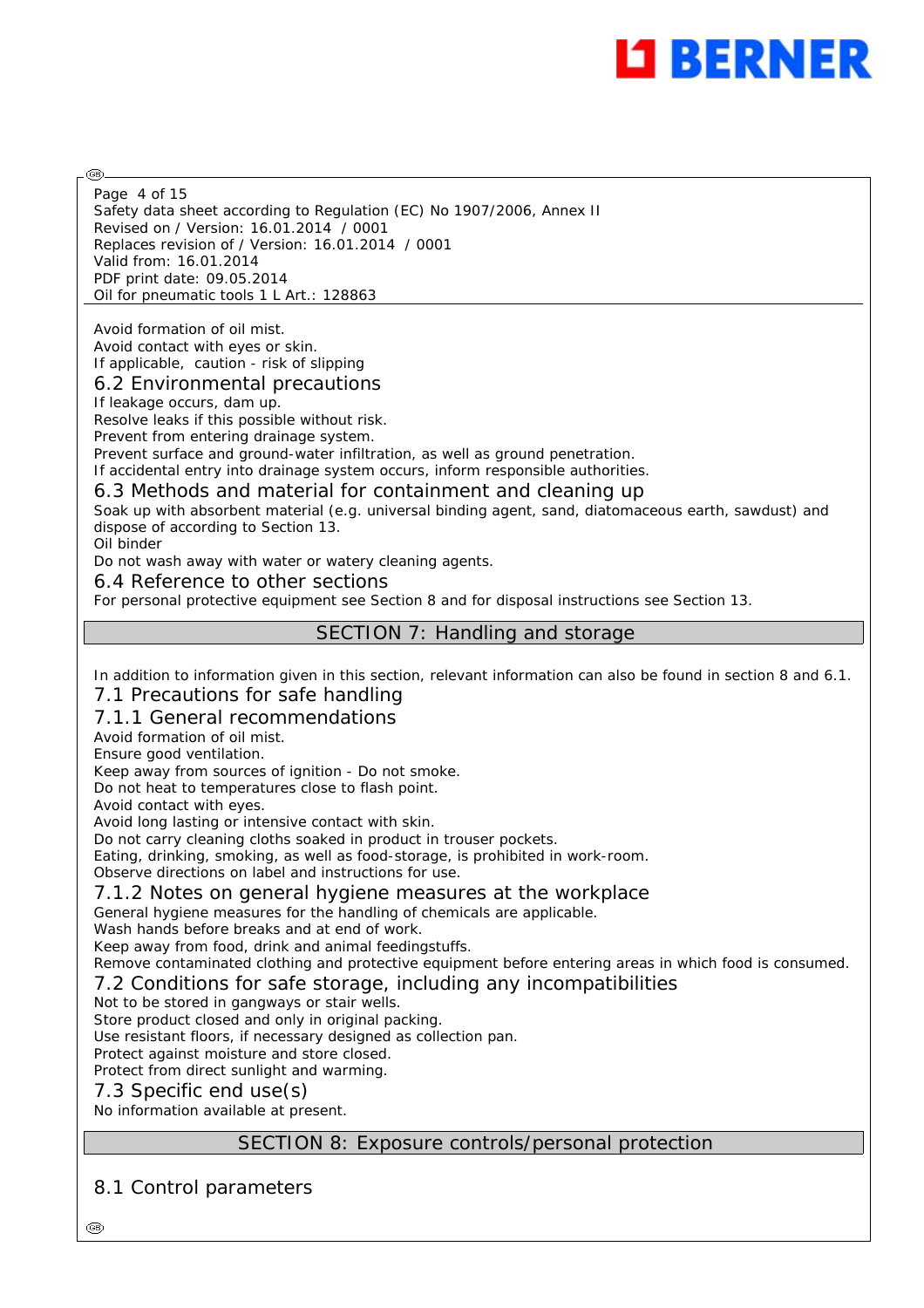

Safety data sheet according to Regulation (EC) No 1907/2006, Annex II Revised on / Version: 16.01.2014 / 0001 Replaces revision of / Version: 16.01.2014 / 0001 Valid from: 16.01.2014 PDF print date: 09.05.2014 Oil for pneumatic tools 1 L Art.: 128863 Page 5 of 15

| <b>Chemical Name</b>        | Oil mist. I<br>mineral |                       |               |                    |         | $\%$<br>Content |
|-----------------------------|------------------------|-----------------------|---------------|--------------------|---------|-----------------|
| 5 mg/m3 (ACGIH)<br>WEL-TWA: |                        | <b>LSTEI</b><br>WEL-S | ma/m3 (ACGIH) |                    | ---     |                 |
| <b>BMGV</b><br>$- - -$      |                        |                       |               | Other information: | $- - -$ |                 |

 WEL-TWA = Workplace Exposure Limit - Long-term exposure limit (8-hour TWA (= time weighted average) reference period) EH40. AGW = "Arbeitsplatzgrenzwert" (workplace limit value, Germany). | WEL-STEL = Workplace Exposure Limit - Short-term exposure limit (15-minute reference period). | BMGV = Biological monitoring guidance value EH40. BGW = "Biologischer Grenzwert" (biological limit value, Germany) | Other information: Sen = Capable of causing occupational asthma. Sk = Can be absorbed through skin. Carc = Capable of causing cancer and/or heritable genetic damage. \*\* = The exposure limit for this substance is repealed through the TRGS 900 (Germany) of January 2006 with the goal of revision.

## 8.2 Exposure controls

@

# 8.2.1 Appropriate engineering controls

Ensure good ventilation. This can be achieved by local suction or general air extraction. If this is insufficient to maintain the concentration under the WEL or AGW values, suitable breathing protection should be worn.

Applies only if maximum permissible exposure values are listed here.

#### 8.2.2 Individual protection measures, such as personal protective equipment General hygiene measures for the handling of chemicals are applicable.

Wash hands before breaks and at end of work.

Keep away from food, drink and animal feedingstuffs.

Remove contaminated clothing and protective equipment before entering areas in which food is consumed.

Eye/face protection: Tight fitting protective goggles (EN 166) with side protection, with danger of projections.

Skin protection - Hand protection: Protective gloves, oil resistant (EN 374) If applicable Protective Neoprene® / polychloroprene gloves (EN 374). Minimum layer thickness in mm:  $0.5$ Permeation time (penetration time) in minutes:  $>240$ Protective nitrile gloves (EN 374) Minimum layer thickness in mm: 0,5 Permeation time (penetration time) in minutes:  $> 240$ Protective hand cream recommended. The recommended maximum wearing time is 50% of breakthrough time. The breakthrough times determined in accordance with EN 374 Part III were not obtained under practical conditions. Skin protection - Other:

Protective working garments (e.g. safety shoes EN ISO 20345, long-sleeved protective working garments)

Respiratory protection: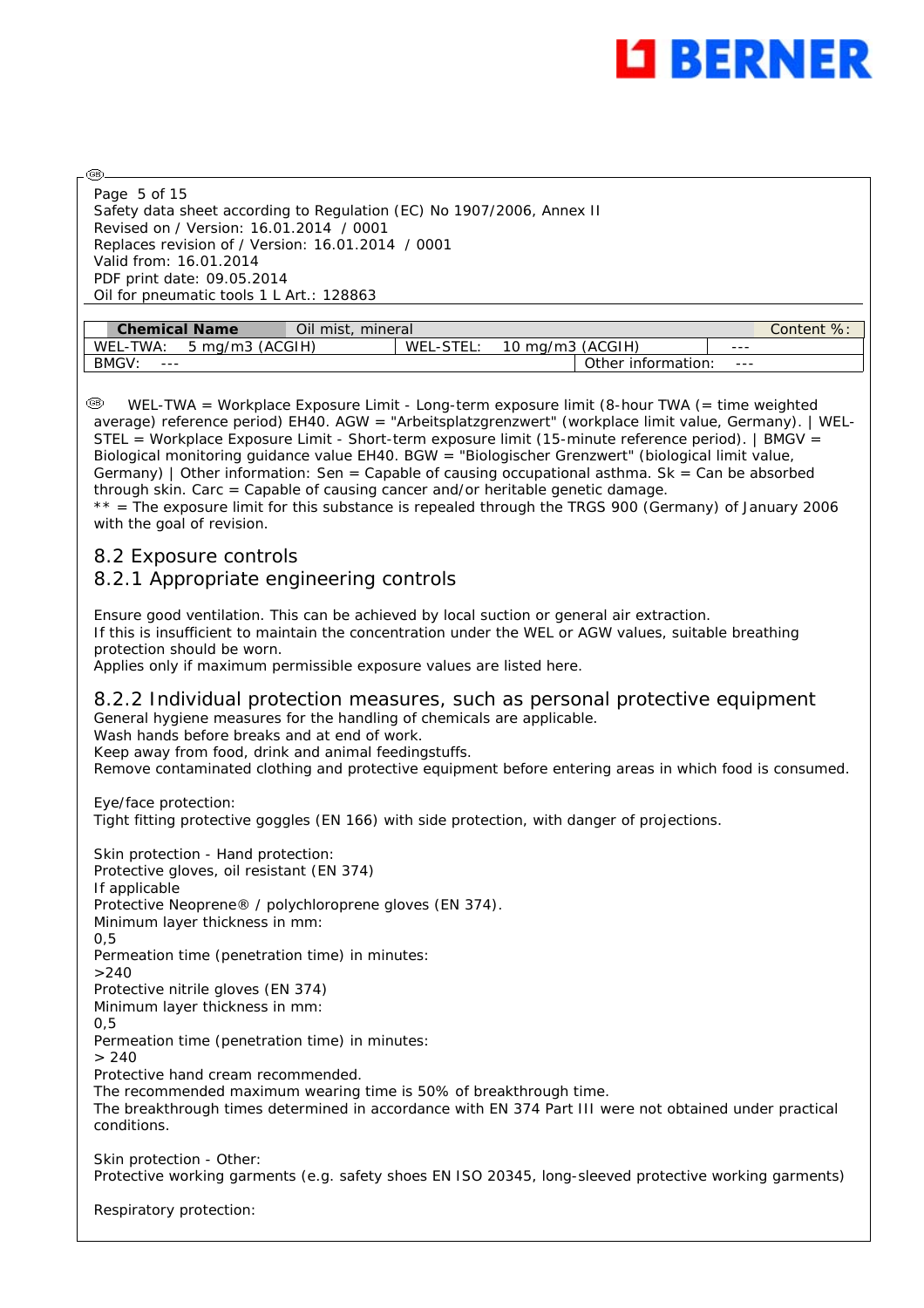

Safety data sheet according to Regulation (EC) No 1907/2006, Annex II Revised on / Version: 16.01.2014 / 0001 Replaces revision of / Version: 16.01.2014 / 0001 Valid from: 16.01.2014 PDF print date: 09.05.2014 Oil for pneumatic tools 1 L Art.: 128863 Page 6 of 15

Normally not necessary. With oil mist formation: Filter A2 P2 (EN 14387), code colour brown, white Observe wearing time limitations for respiratory protection equipment.

Thermal hazards: If applicable, these are included in the individual protective measures (eye/face protection, skin protection, respiratory protection).

Additional information on hand protection - No tests have been performed. In the case of mixtures, the selection has been made according to the knowledge available and the information about the contents.

Selection of materials derived from glove manufacturer's indications.

Final selection of glove material must be made taking the breakthrough times, permeation rates and degradation into account.

Selection of a suitable glove depends not only on the material but also on other quality characteristics and varies from manufacturer to manufacturer.

In the case of mixtures, the resistance of glove materials cannot be predicted and must therefore be tested before use.

The exact breakthrough time of the glove material can be requested from the protective glove manufacturer and must be observed.

## 8.2.3 Environmental exposure controls

No information available at present.

@

SECTION 9: Physical and chemical properties

# 9.1 Information on basic physical and chemical properties

| Physical state:                          | Liguid                                      |
|------------------------------------------|---------------------------------------------|
| Colour:                                  | Light yellow                                |
| Odour:                                   | Characteristic                              |
| Odour threshold:                         | Not determined                              |
| pH-value:                                | Not determined                              |
| Melting point/freezing point:            | Not determined                              |
| Initial boiling point and boiling range: | Not determined                              |
| Flash point:                             | 200 °C (ISO 2592 (Cleveland, open cup))     |
| Evaporation rate:                        | Not determined                              |
| Flammability (solid, gas):               | n.a.                                        |
| Lower explosive limit:                   | Not determined                              |
| Upper explosive limit:                   | Not determined                              |
| Vapour pressure:                         | Not determined                              |
| Vapour density (air = $1$ ):             | Not determined                              |
| Density:                                 | 0,86 g/cm3 (15°C, DIN 51757)                |
| Bulk density:                            | n.a.                                        |
| Solubility(ies):                         | Not determined                              |
| Water solubility:                        | Not miscible                                |
| Partition coefficient (n-octanol/water): | Not determined                              |
| Auto-ignition temperature:               | No.                                         |
| Decomposition temperature:               | Not determined                              |
| Viscosity:                               | 32 mm2/s (DIN 51562 (Ubbelohde viscometer)) |
| Explosive properties:                    | Product is not explosive.                   |
| Oxidising properties:                    | No                                          |
|                                          |                                             |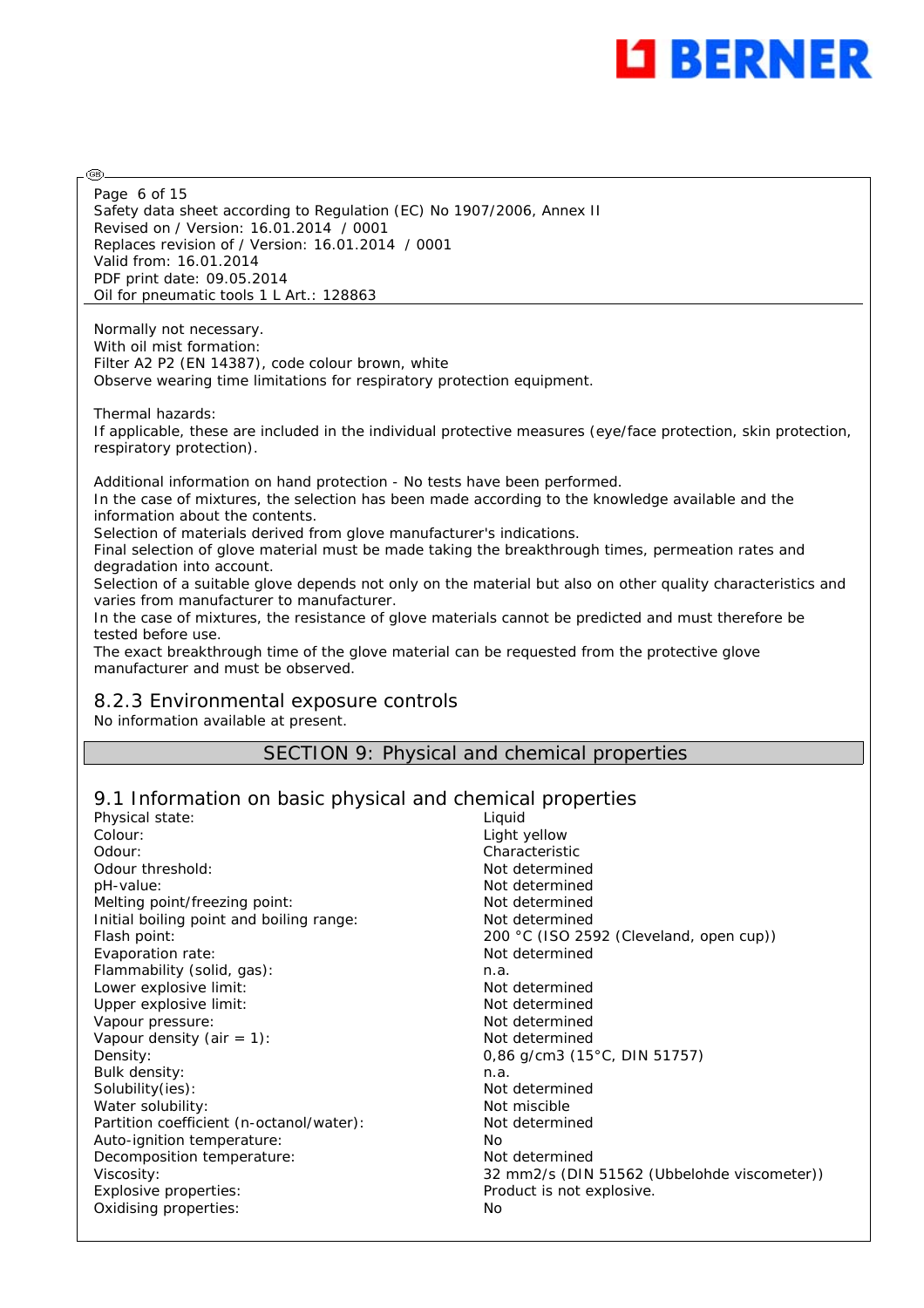

Page 7 of 15

അ

Safety data sheet according to Regulation (EC) No 1907/2006, Annex II Revised on / Version: 16.01.2014 / 0001 Replaces revision of / Version: 16.01.2014 / 0001 Valid from: 16.01.2014 PDF print date: 09.05.2014 Oil for pneumatic tools 1 L Art.: 128863

## 9.2 Other information

Miscibility: Not determined Fat solubility / solvent: Not determined Conductivity: Not determined Surface tension: Not determined Solvents content: Not determined

#### SECTION 10: Stability and reactivity

#### 10.1 Reactivity

See also Subsection 10.2 to 10.6. The product has not been tested. 10.2 Chemical stability See also Subsection 10.1 to 10.6. Stable with proper storage and handling. 10.3 Possibility of hazardous reactions See also Subsection 10.1 to 10.6. No dangerous reactions are known. 10.4 Conditions to avoid See also section 7. Heating, open flame, ignition sources 10.5 Incompatible materials See also section 7. Avoid contact with strong oxidizing agents. 10.6 Hazardous decomposition products See also Subsection 10.1 to 10.5.

See also section 5.2

No decomposition when used as directed.

SECTION 11: Toxicological information

Possibly more information on health effects, see Section 2.1 (classification).

| Oil for pneumatic tools 1 L           |              |       |      |          |                    |              |
|---------------------------------------|--------------|-------|------|----------|--------------------|--------------|
| Art.: 128863                          |              |       |      |          |                    |              |
| Toxicity/effect                       | Endp<br>oint | Value | Unit | Organism | <b>Test method</b> | <b>Notes</b> |
| Acute toxicity, by oral<br>route:     |              |       |      |          |                    | n.d.a.       |
| Acute toxicity, by<br>dermal route:   |              |       |      |          |                    | n.d.a.       |
| Acute toxicity, by<br>inhalation:     |              |       |      |          |                    | n.d.a.       |
| <b>Skin</b><br>corrosion/irritation:  |              |       |      |          |                    | n.d.a.       |
| Serious eye<br>damage/irritation:     |              |       |      |          |                    | n.d.a.       |
| Respiratory or skin<br>sensitisation: |              |       |      |          |                    | n.d.a.       |
| Germ cell mutagenicity:               |              |       |      |          |                    | n.d.a.       |
| Carcinogenicity:                      |              |       |      |          |                    | n.d.a.       |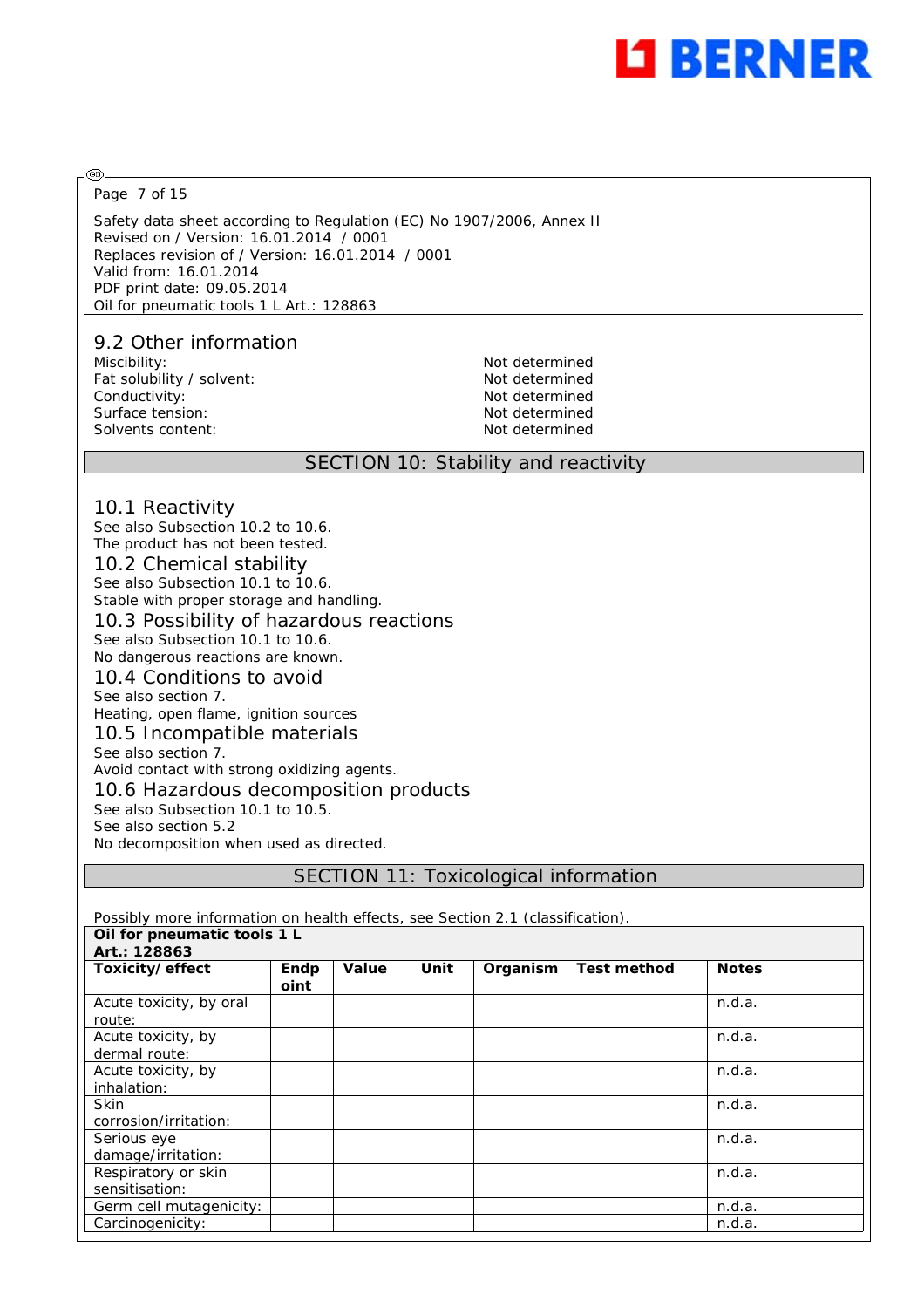

| Page 8 of 15                                                          |
|-----------------------------------------------------------------------|
| Safety data sheet according to Regulation (EC) No 1907/2006, Annex II |
| Revised on / Version: 16.01.2014 / 0001                               |
| Replaces revision of / Version: 16.01.2014 / 0001                     |
| Valid from: 16.01.2014                                                |
| PDF print date: 09.05.2014                                            |
| Oil for pneumatic tools 1 L Art.: 128863                              |

⊛

| Reproductive toxicity:  | n.d.a.         |
|-------------------------|----------------|
| Specific target organ   | n.d.a.         |
| toxicity - single       |                |
| exposure (STOT-SE):     |                |
| Specific target organ   | n.d.a.         |
| toxicity - repeated     |                |
| exposure (STOT-RE):     |                |
| Aspiration hazard:      | n.d.a.         |
| Respiratory tract       | n.d.a.         |
| irritation:             |                |
| Repeated dose toxicity: | n.d.a.         |
| Symptoms:               | n.d.a.         |
| Other information:      | Classification |
|                         | according to   |
|                         | calculation    |
|                         | procedure.     |

## SECTION 12: Ecological information

Possibly more information on environmental effects, see Section 2.1 (classification). **Oil for pneumatic tools 1 L** 

| On for pricuritatic tools i L<br>Art.: 128863 |              |      |           |      |          |                       |                      |
|-----------------------------------------------|--------------|------|-----------|------|----------|-----------------------|----------------------|
| Toxicity/effect                               | Endpoi<br>nt | Time | Valu<br>е | Unit | Organism | <b>Test</b><br>method | <b>Notes</b>         |
| Toxicity to fish:                             |              |      |           |      |          |                       | n.d.a.               |
| Toxicity to                                   |              |      |           |      |          |                       | n.d.a.               |
| daphnia:                                      |              |      |           |      |          |                       |                      |
| Toxicity to algae:                            |              |      |           |      |          |                       | n.d.a.               |
| Persistence and                               |              |      |           |      |          |                       | Isolate as much as   |
| degradability:                                |              |      |           |      |          |                       | possible with an oil |
|                                               |              |      |           |      |          |                       | separator.           |
| Bioaccumulative                               |              |      |           |      |          |                       | n.d.a.               |
| potential:                                    |              |      |           |      |          |                       |                      |
| Mobility in soil:                             |              |      |           |      |          |                       | n.d.a.               |
| <b>Results of PBT</b>                         |              |      |           |      |          |                       | n.d.a.               |
| and vPvB                                      |              |      |           |      |          |                       |                      |
| assessment                                    |              |      |           |      |          |                       |                      |
| Other adverse                                 |              |      |           |      |          |                       | n.d.a.               |
| effects:                                      |              |      |           |      |          |                       |                      |

# SECTION 13: Disposal considerations

## 13.1 Waste treatment methods

#### For the substance / mixture / residual amounts

Soaked polluted cloths, paper or other organic materials represent a fire hazard and should be controlled, collected and disposed of.

EC disposal code no.:

The waste codes are recommendations based on the scheduled use of this product. Owing to the user's specific conditions for use and disposal, other waste codes may be allocated under certain circumstances. (2001/118/EC, 2001/119/EC, 2001/573/EC)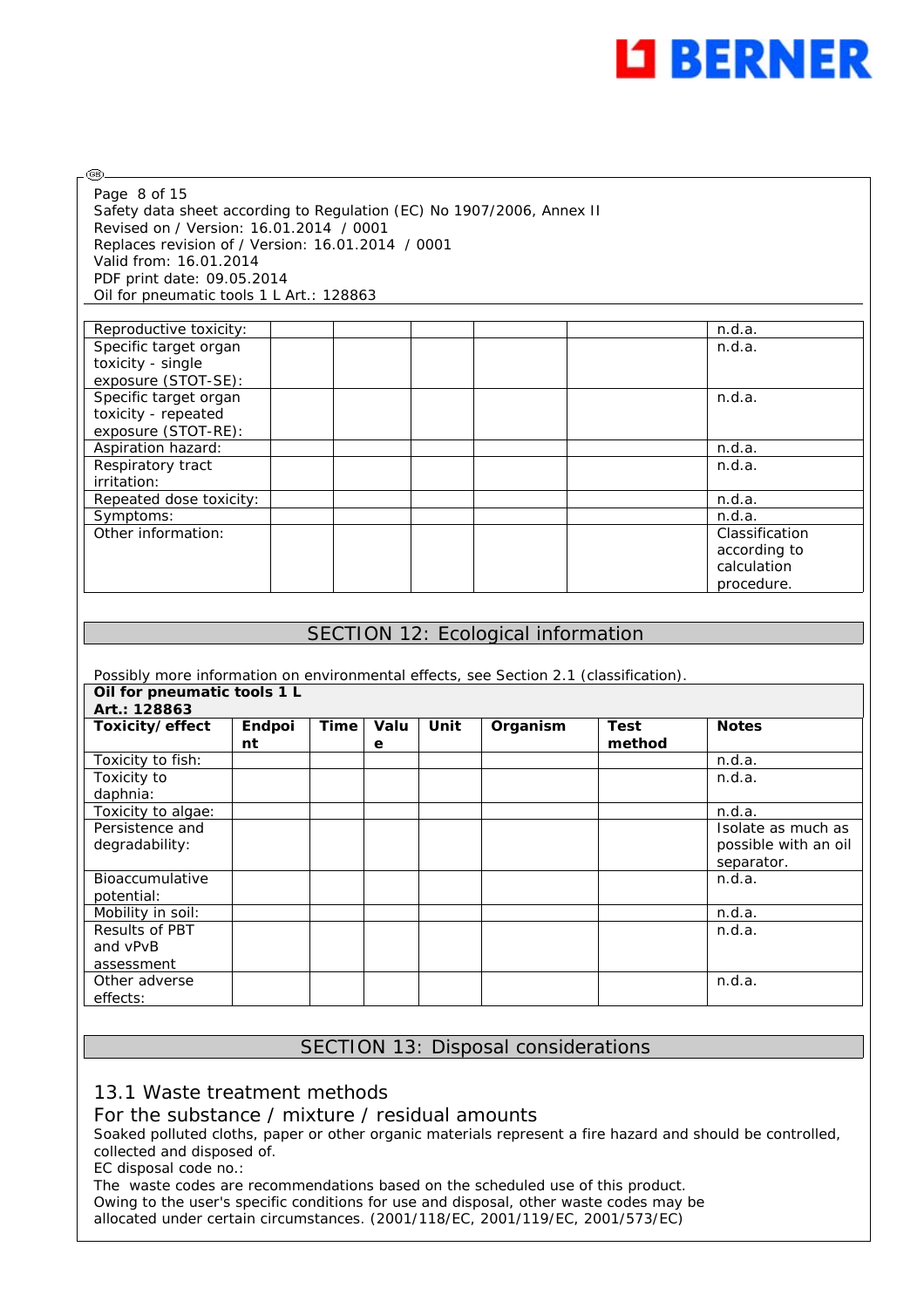

Safety data sheet according to Regulation (EC) No 1907/2006, Annex II Revised on / Version: 16.01.2014 / 0001 Replaces revision of / Version: 16.01.2014 / 0001 Valid from: 16.01.2014 PDF print date: 09.05.2014 Oil for pneumatic tools 1 L Art.: 128863 Page 9 of 15

@

13 01 10 mineral based non-chlorinated hydraulic oils 13 02 05 mineral-based non-chlorinated engine, gear and lubricating oils Recommendation: Pay attention to local and national official regulations Observe regulations for disposal of old oil/waste. E.g. dispose at suitable refuse site. E.g. suitable incineration plant. For contaminated packing material

#### Pay attention to local and national official regulations Empty container completely. Uncontaminated packaging can be recycled. Dispose of packaging that cannot be cleaned in the same manner as the substance. 15 01 10 packaging containing residues of or contaminated by dangerous substances

SECTION 14: Transport information

| General statements<br>UN number:<br>Transport by road/by rail (ADR/RID)<br>UN proper shipping name: | n.a.           |
|-----------------------------------------------------------------------------------------------------|----------------|
| Transport hazard class(es):                                                                         | n.a.           |
| Packing group:                                                                                      | n.a.           |
| Classification code:                                                                                | n.a.           |
| LQ (ADR 2013):                                                                                      | n.a.           |
| LQ (ADR 2009):                                                                                      | n.a.           |
| Environmental hazards:                                                                              | Not applicable |
| Tunnel restriction code:                                                                            |                |
| Transport by sea (IMDG-code)                                                                        |                |
| UN proper shipping name:                                                                            |                |
| Transport hazard class(es):                                                                         | n.a.           |
| Packing group:                                                                                      | n.a.           |
| Marine Pollutant:                                                                                   | n.a            |
| Environmental hazards:                                                                              | Not applicable |
| Transport by air (IATA)                                                                             |                |
| UN proper shipping name:                                                                            |                |
| Transport hazard class(es):                                                                         | n.a.           |
| Packing group:                                                                                      | n.a.           |
| <b>Fnvironmental hazards:</b>                                                                       | Not applicable |
| Special precautions for user                                                                        |                |
| Unless specified otherwise, general measures for safe transport must be followed.                   |                |

VOC (1999/13/EC): n.a.

Transport in bulk according to Annex II of MARPOL 73/78 and the IBC Code Non-dangerous material according to Transport Regulations.

#### SECTION 15: Regulatory information

15.1 Safety, health and environmental regulations/legislation specific for the substance or mixture For classification and labelling see Section 2. Observe restrictions: n.a.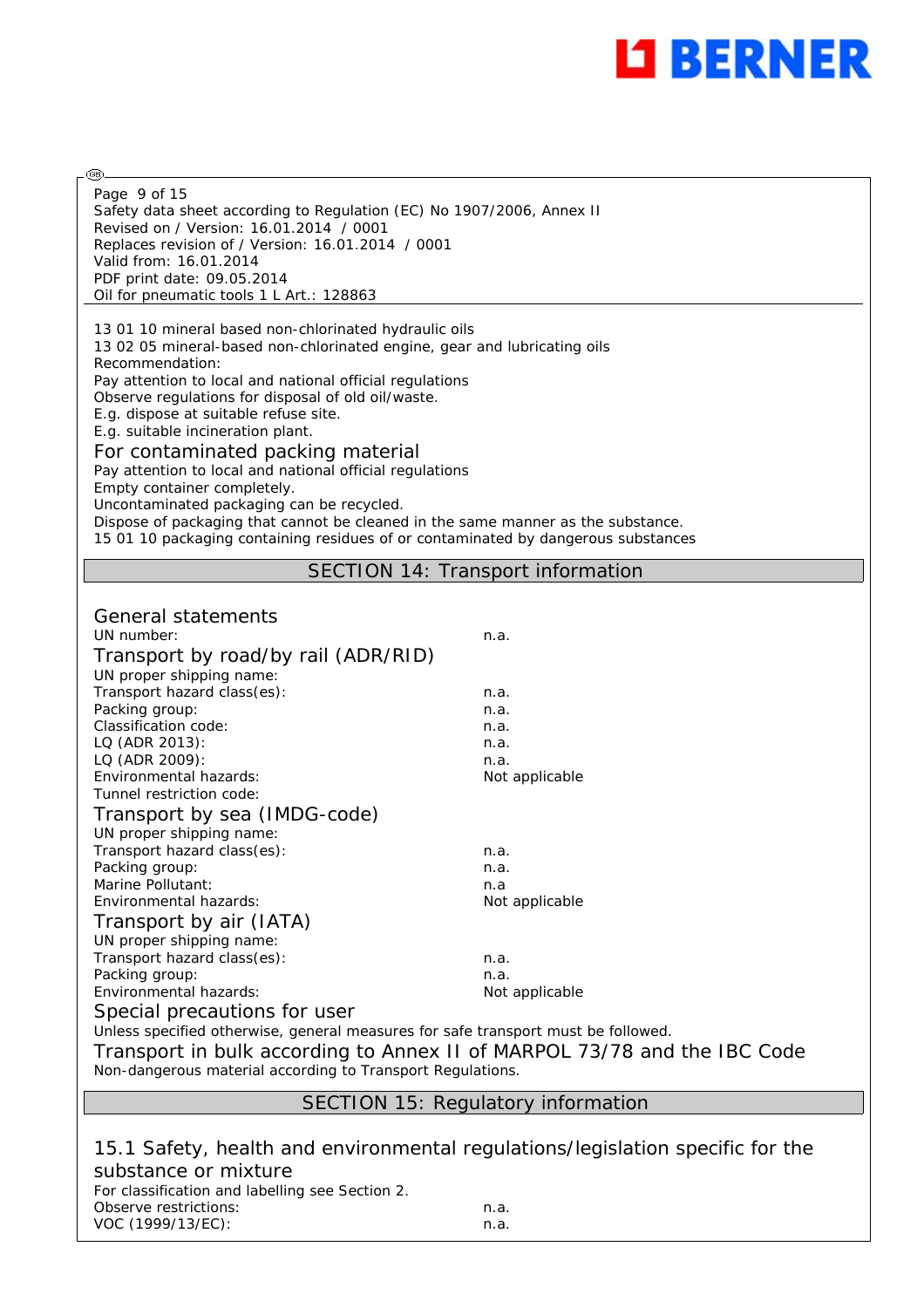

Page 10 of 15

Safety data sheet according to Regulation (EC) No 1907/2006, Annex II Revised on / Version: 16.01.2014 / 0001 Replaces revision of / Version: 16.01.2014 / 0001 Valid from: 16.01.2014 PDF print date: 09.05.2014 Oil for pneumatic tools 1 L Art.: 128863

15.2 Chemical safety assessment

A chemical safety assessment is not provided for mixtures.

## SECTION 16: Other information

These details refer to the product as it is delivered. Revised sections: 2

Classification and processes used to derive the classification of the mixture in accordance with the ordinance (EG) 1272/2008 (CLP): Not applicable

Albert Berner Deutschland GmbH Bernerstrasse 4 D - 74653 Künzelsau Tel +49 79 40 12 10 Fax +49 79 40 12 13 00 info@berner.de www.berner.de

Berner Gesellschaft m.b.H. Industriezeile 36 A - 5280 Braunau / Inn Tel +43 77 22 800 508 Fax +43 77 22 800 184 berner@berner.co.at www.berner.co.at

Berner Belgien NV/SA Bernerstraat 1 B - 3620 Lanaken Tel +31 45 533 93 133(8.00h-16.00h) Tel +31 6 290 27 464 (16.00h-8.00h) Fax +31 455 33 92 43 info@berner.be www.berner.be

Montagetechnik Berner AG Kägenstraße 8 CH - 4153 Reinach / Bl. 1 Tel +41 61 71 59 222 Fax +41 61 71 59 333 berner-ag@berner-ag.ch www.berner-ag.ch

Berner A/S Stenholm 2 DK - 9400 Nørresundby Tel +45 99 36 15 00 Fax +45 98 19 24 14 info@berner.dk www.berner.dk

Berner Montaje y Fijación, S.L. P.I. "La Rosa VI" C/Albert Berner, 2 E - 18330 Chauchina-Granada-España Tel +34 90 21 03 504 Fax +34 90 21 13 190 berner-spain@berner.es www.berner.es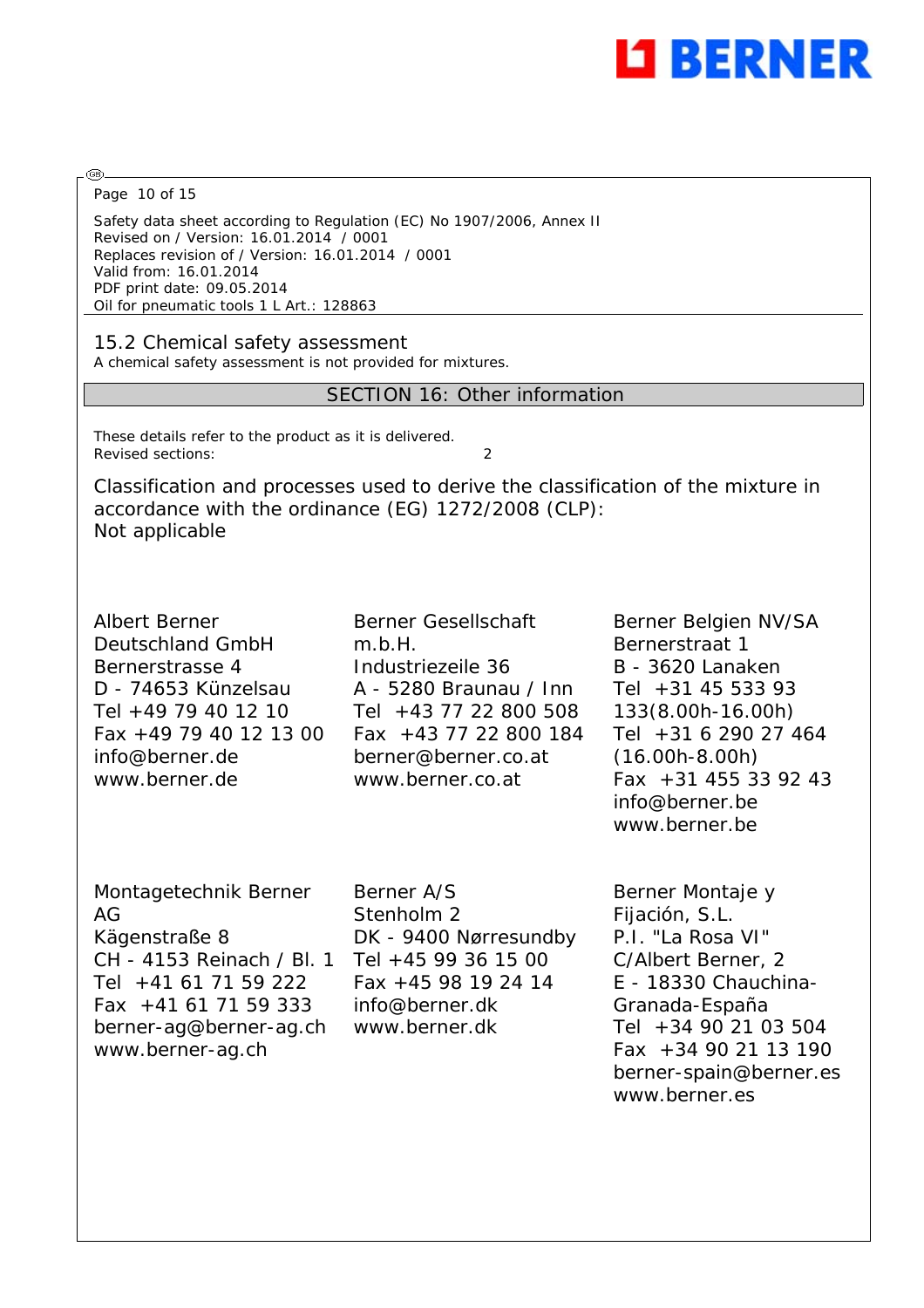

Page 11 of 15

Safety data sheet according to Regulation (EC) No 1907/2006, Annex II Revised on / Version: 16.01.2014 / 0001 Replaces revision of / Version: 16.01.2014 / 0001 Valid from: 16.01.2014 PDF print date: 09.05.2014 Oil for pneumatic tools 1 L Art.: 128863

Berner Kft. Táblás u. 34 H - 1097 Budapest Tel +36 (1) 347 1059 Fax +36 (1) 347 1045 info@berner.hu www.berner.hu

Frimann-Berner AS Holmaveien 25 N - 1339 Vøyenenga Tel +47 66 76 55 80 Fax +47 66 76 55 81 info@berner.no www.berner.no

Berner spol. s r.o. Jinonická 80 CZ - 158 00 Praha 5 Tel +420 225 390 666 Fax +420 225 390 660 berner@berner.cz www.berner.cz

Berner,S.A. Av. Amália Rodrigues,3510 Manique de Baixo P - 2785-738 Săo Domingos de Rana Tel ++351 21 448 90 60 Fax ++351 21 448 90 69 marketing.pt@berner.pt www.berner.pt

Albert Berner UAB Kalvarijø 29B, LT09313, Vilnius, Lithuania Tel +370-52104355 Fax +370-52350020 info@berner.lt

Berner SK Berner s r.o. Jesenského 1 SK - 962 12 Detva Tel (+421) 45 5410 245 Fax (+421) 45 5410 255 berner@berner.sk www.berner.sk

Berner Succ. Luxembourg 105, Rue des Bruyères L - 1274 Howald Tel +31 45 533 93 133 (8.00h-16.00h) Tel +31 6 290 27 464 (16.00h-8.00h) Fax +31 455 33 92 43 info@berner.lu www.berner.lu

Berner Polska Sp. Z.o.o. Al. Gen. T. Bora-Komorowskiego 25a PL - 31-476 Kraków Tel +48 12 297 62 40 Fax +48 12 297 62 02 office@berner.pl www.berner.pl

Albert Berner Montageteknik AB Kumla Gårdsväg 18 S - 14563 Norsborg Tel +46 85 78 77 800 Fax +46 85 78 77 805 info@berner.se www.berner.se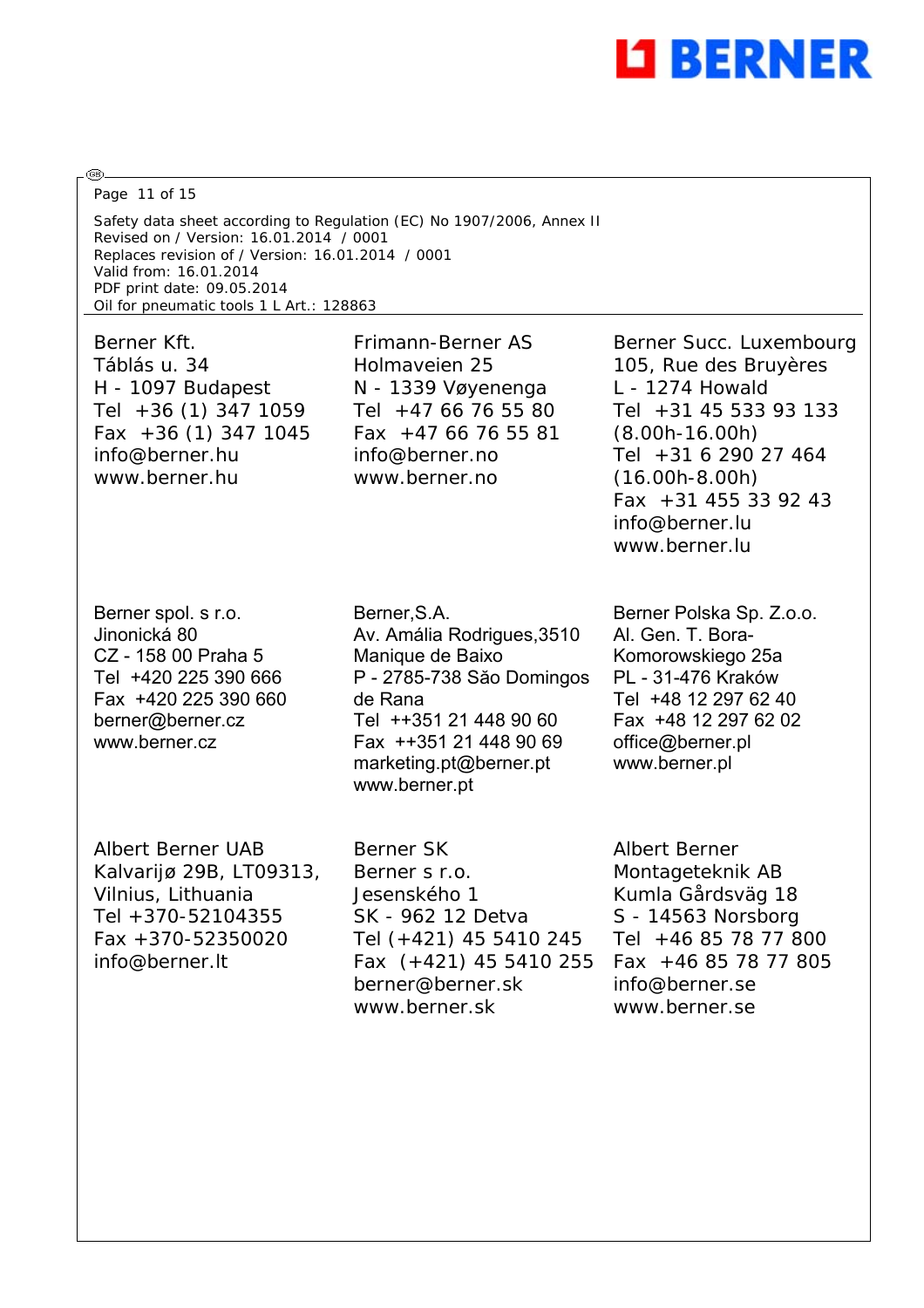

Page 12 of 15

Safety data sheet according to Regulation (EC) No 1907/2006, Annex II Revised on / Version: 16.01.2014 / 0001 Replaces revision of / Version: 16.01.2014 / 0001 Valid from: 16.01.2014 PDF print date: 09.05.2014 Oil for pneumatic tools 1 L Art.: 128863

Berner Pultti Oy Volttikatu 6 FI - 70700 Kuopio Tel +358-207-590 220 Fax +358-207-590 221 kuopio@bernerpultti.com

Berner Endüstriyel Ürünler Sanayi ve Ticaret A.Ţ. Ferhatpaţa Mah. G 7 Sok. 31/2 TR - 34858 Kartal-Samandýra / ÝSTANBUL Tel +90 (0) 216-4713077 Fax +90 (0) 216-4719625 info@berner.com.tr www.berner.com.tr

Berner Produkten b.v. Vogelzankweg 175 NL - 6374 AC Landgraaf +31 45 53 39 133 (8.00h-16.00h) +31 6 290 27 464 (16.00h-8.00h) info@berner.nl www.berner.nl

Mitras d.o.o Brdnikova ulica 34e SL-1000 Ljubljana Tel +386-1-256-62-46 Fax +386-1-256-62-45 mitras@siol.com

Berner S.p.A. Via dell 'Elettronica 15 I - 37139 Verona Tel +39 04 58 67 01 11 Fax +39 04 58 67 01 34 info@berner.it www.berner.it

BERNER d.o.o CPM Savìca Œanci Trgovaæka 2 HR - 10000 Zagreb Tel +38512 499 470 Fax +38512 499 480 e-mail: safetydata-

Albert Berner srl Str. Vrancei Nr. 51 - 55 RO - 310315 Arad Tel +40 257 212291 Fax +40 257 250460 office@berner-romania.ro www.berner-romania.ro

Berner s.a.r.l. ZI Les Manteaux F - 89331 Saint-Julien-du-Sault Cedex Tel +33 38 69 94 400 Fax +33 38 69 94 444 contact@berner.fr www.berner.fr

Albert Berner SIA Liliju 20, Marupe, Mārupes novads, LV-2167, Latvija Tel +37167840007 Fax +371678440008 info@berner.lv

(c) COPYRIGHT 1987 - 2050 ALL RIGHTS RESERVED

## Any abbreviations and acronyms used in this document: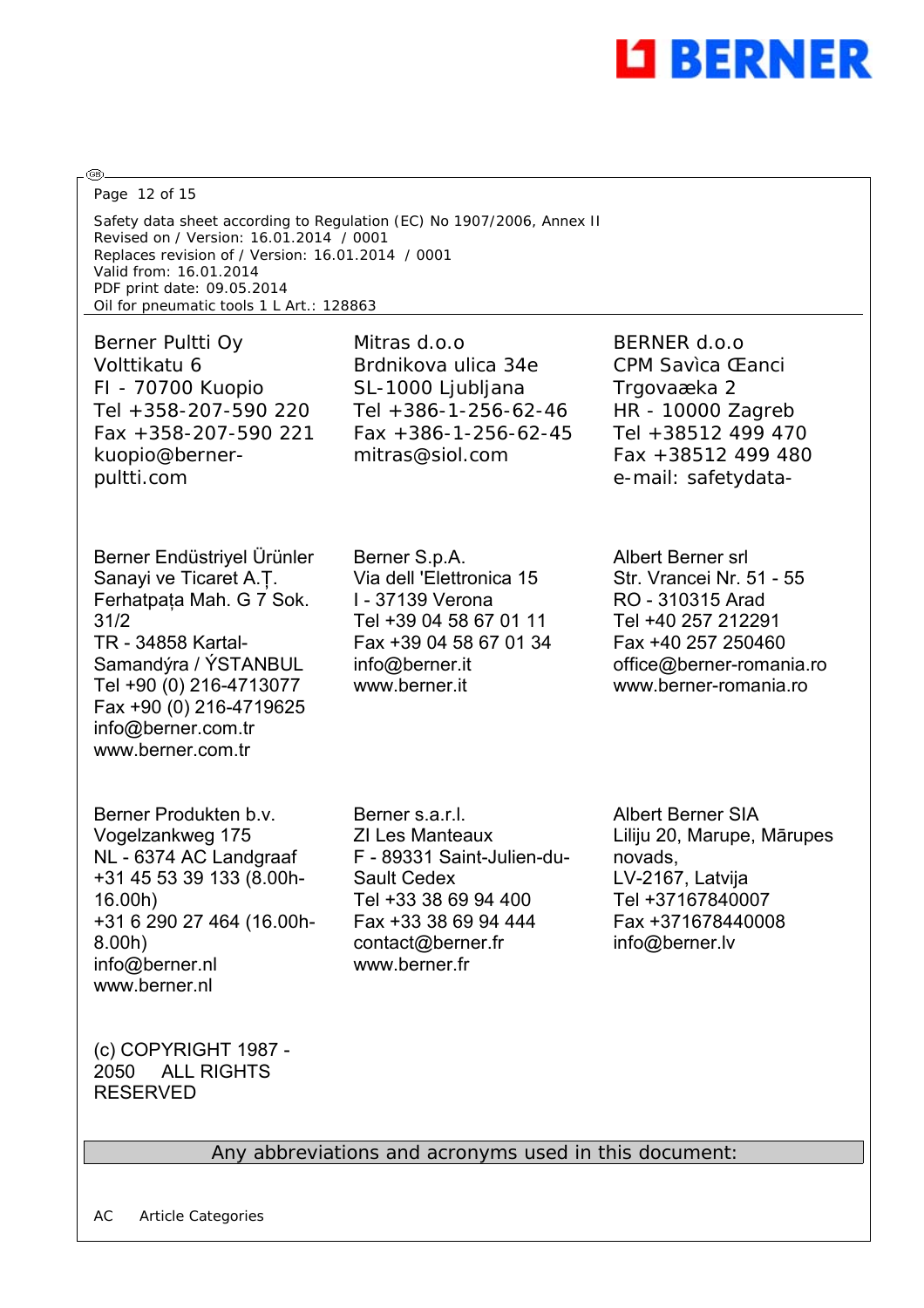

@ Page 13 of 15Safety data sheet according to Regulation (EC) No 1907/2006, Annex II Revised on / Version: 16.01.2014 / 0001 Replaces revision of / Version: 16.01.2014 / 0001 Valid from: 16.01.2014 PDF print date: 09.05.2014 Oil for pneumatic tools 1 L Art.: 128863 acc., acc. to according, according to ACGIH American Conference of Governmental Industrial Hygienists ADR Accord européen relatif au transport international des marchandises Dangereuses par Route (= European Agreement concerning the International Carriage of Dangerous Goods by Road) AOEL Acceptable Operator Exposure Level AOX Adsorbable organic halogen compounds approx. approximately Art., Art. no. Article number ATE Acute Toxicity Estimate according to Regulation (EC) 1272/2008 (CLP) BAM Bundesanstalt für Materialforschung und -prüfung (Federal Institute for Materials Research and Testing, Germany) BAuA Bundesanstalt für Arbeitsschutz und Arbeitsmedizin (= Federal Institute for Occupational Health and Safety, Germany) BCF Bioconcentration factor BGV Berufsgenossenschaftliche Vorschrift (= Accident Prevention Regulation) BHT Butylhydroxytoluol (= 2,6-Di-t-butyl-4-methyl-phenol) BMGV Biological monitoring guidance value (EH40, UK) BOD Biochemical oxygen demand BSEF Bromine Science and Environmental Forum bw body weight CAS Chemical Abstracts Service CEC Coordinating European Council for the Development of Performance Tests for Fuels, Lubricants and Other Fluids CESIOComité Européen des Agents de Surface et de leurs Intermédiaires Organiques CIPAC Collaborative International Pesticides Analytical Council CLP Classification, Labelling and Packaging (REGULATION (EC) No 1272/2008 on classification, labelling and packaging of substances and mixtures) CMR carcinogenic, mutagenic, reproductive toxic COD Chemical oxygen demand CTFA Cosmetic, Toiletry, and Fragrance Association DMEL Derived Minimum Effect Level DNEL Derived No Effect Level DOC Dissolved organic carbon DT50 Dwell Time - 50% reduction of start concentration DVS Deutscher Verband für Schweißen und verwandte Verfahren e.V. (= German Association for Welding and Allied Processes) dw dry weight e.g. for example (abbreviation of Latin 'exempli gratia'), for instance EC European Community ECHA European Chemicals Agency EEA European Economic Area EEC European Economic Community EINECS European Inventory of Existing Commercial Chemical Substances ELINCS European List of Notified Chemical Substances EN European Norms EPA United States Environmental Protection Agency (United States of America) ERC Environmental Release Categories ES Exposure scenario etc. et cetera EU European Union EWC European Waste Catalogue Fax. Fax number gen. general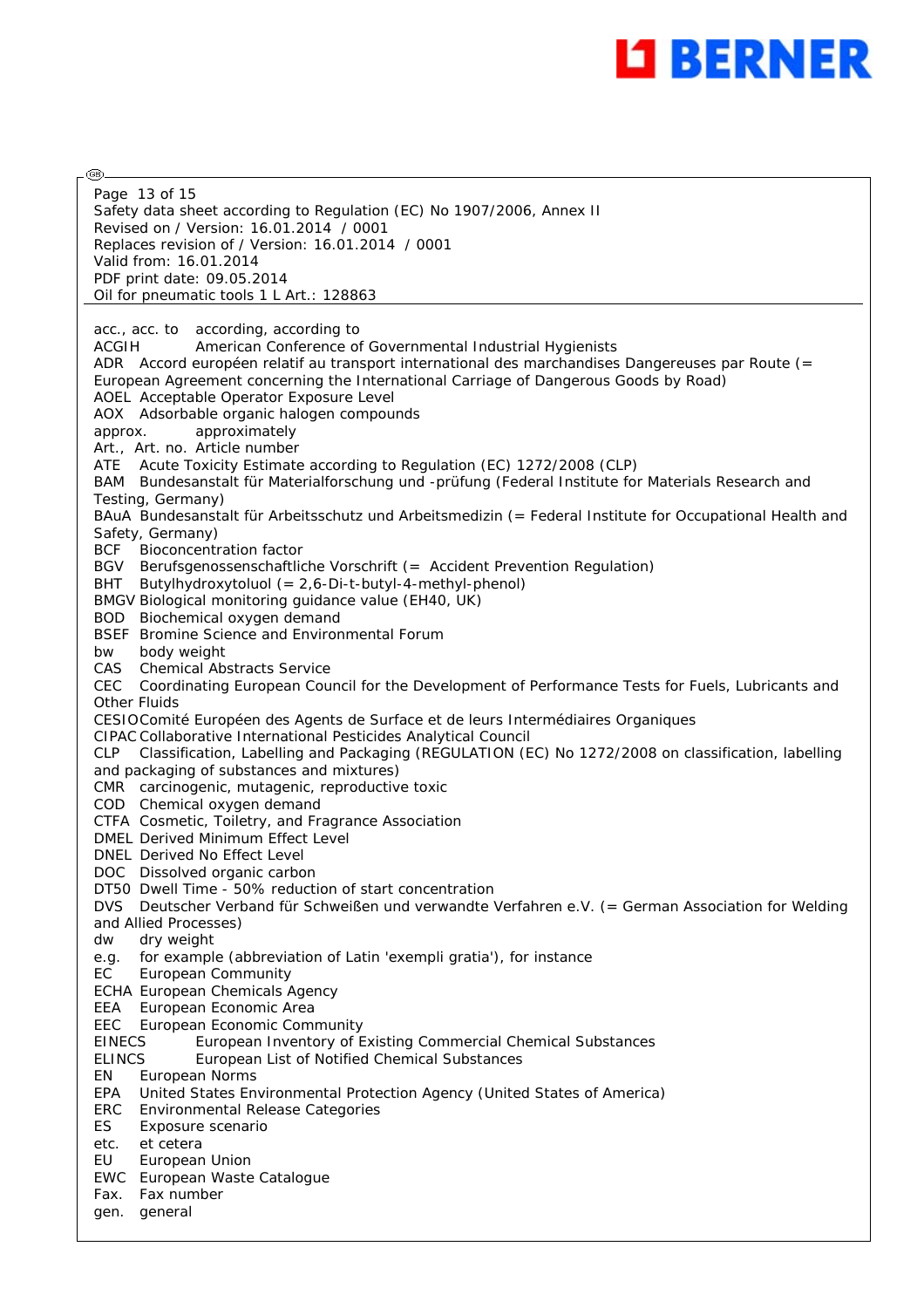

@ Page 14 of 15Safety data sheet according to Regulation (EC) No 1907/2006, Annex II Revised on / Version: 16.01.2014 / 0001 Replaces revision of / Version: 16.01.2014 / 0001 Valid from: 16.01.2014 PDF print date: 09.05.2014 Oil for pneumatic tools 1 L Art.: 128863 GHS Globally Harmonized System of Classification and Labelling of Chemicals GWP Global warming potential HET-CAM Hen's Egg Test - Chorionallantoic Membrane HGWP Halocarbon Global Warming Potential IARC International Agency for Research on Cancer IATA International Air Transport Association IBC Intermediate Bulk Container IBC (Code) International Bulk Chemical (Code) IC Inhibitory concentration IMDG-code International Maritime Code for Dangerous Goods incl. including, inclusive IUCLID International Uniform ChemicaL Information Database LC lethal concentration LC50 lethal concentration 50 percent kill LCLo lowest published lethal concentration LD Lethal Dose of a chemical LD50 Lethal Dose, 50% kill LDLo Lethal Dose Low LOAELLowest Observed Adverse Effect Level LOEC Lowest Observed Effect Concentration LOEL Lowest Observed Effect Level LQ Limited Quantities MARPOL International Convention for the Prevention of Marine Pollution from Ships n.a. not applicable n.av. not available n.c. not checked n.d.a. no data available NIOSH National Institute of Occupational Safety and Health (United States of America) NOAEC No Observed Adverse Effective Concentration NOAEL No Observed Adverse Effect Level NOEC No Observed Effect Concentration NOEL No Observed Effect Level ODP Ozone Depletion Potential OECD Organisation for Economic Co-operation and Development org. organic PAH polycyclic aromatic hydrocarbon PBT persistent, bioaccumulative and toxic PC Chemical product category PE Polyethylene PNEC Predicted No Effect Concentration POCP Photochemical ozone creation potential ppm parts per million PROC Process category PTFE Polytetrafluorethylene REACH Registration, Evaluation, Authorisation and Restriction of Chemicals (REGULATION (EC) No 1907/2006 concerning the Registration, Evaluation, Authorisation and Restriction of Chemicals) REACH-IT List-No. 9xx-xxx-x No. is automatically assigned, e.g. to pre-registrations without a CAS No. or other numerical identifier. List Numbers do not have any legal significance, rather they are purely technical identifiers for processing a submission via REACH-IT. RID Règlement concernant le transport International ferroviaire de marchandises Dangereuses (= Regulation concerning the International Carriage of Dangerous Goods by Rail) SADT Self-Accelerating Decomposition Temperature SAR Structure Activity Relationship